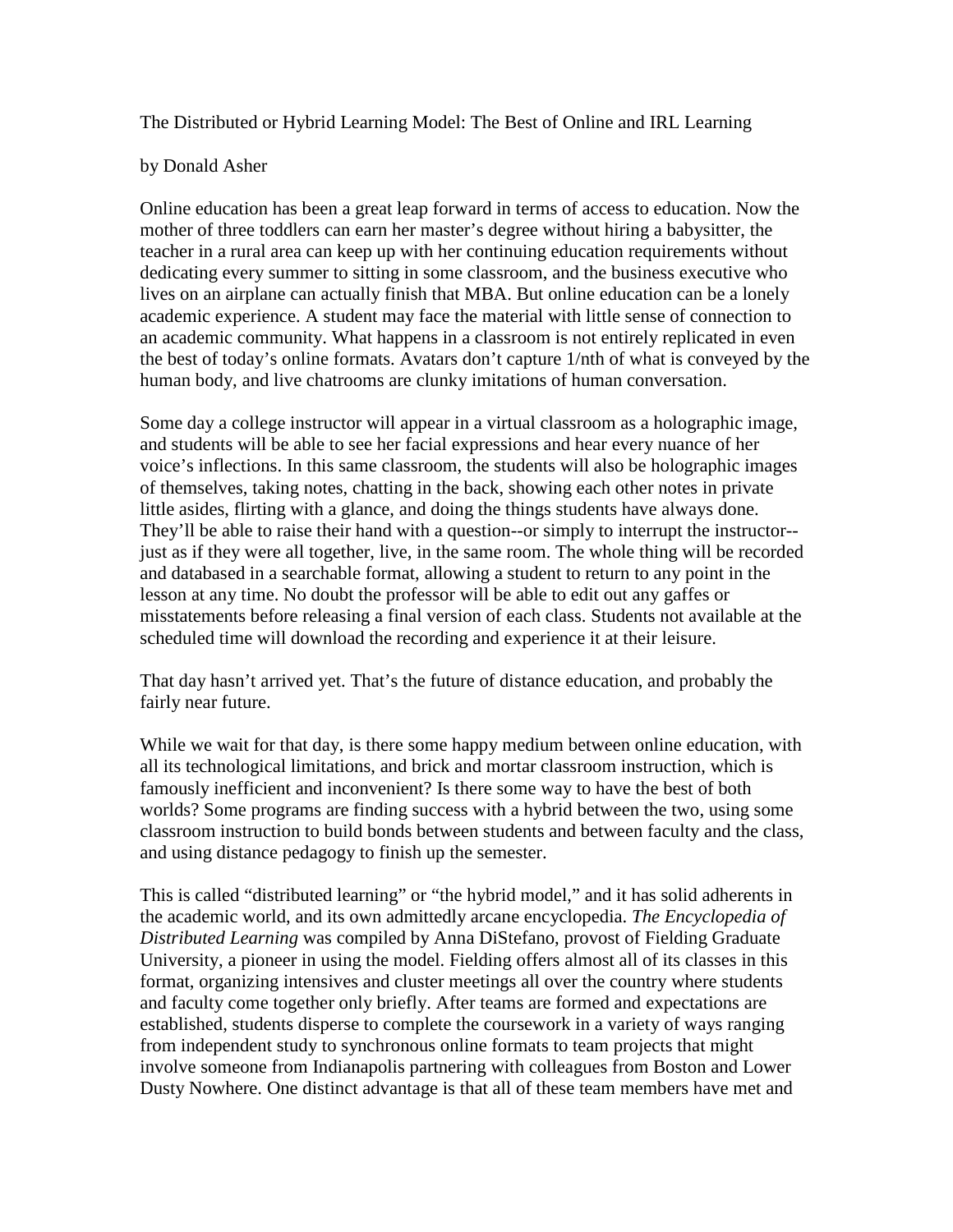bonded, face to face. Charles McClintock, dean of the school of human and organization development, says of the Fielding model, "We offer structure *and* flexibility, and frankly, that's quite an organizational accomplishment. This works because adults learn differently. They bring their experience into the coursework. We provide a culture and an infrastructure to accomplish educational outcomes."

This may emerge as the preferred model for the global university of the future. Zen Parry, an Australian working in India, completed an international MBA offered through Purdue University using the distributed learning model. "This is a whole new learning platform," Parry says. "It's a great model! We had three different campuses, one at Purdue in Indiana, one in Budapest, Hungary, and one in Hertogenbosch in Holland. We flew in from all over the world every nine weeks for a two-week seminar, and then we picked up our homework week by week. We had a virtual cohort group, our team. I was in India; we had a Dutch, a Hungarian, a Serbian, and a Canadian. Altogether we had 16 mother tongues in our class. We did all our work in English, the language for the school, but over 50% of our class was working outside of the country of their birth."

Now a nonprofit organizational consultant in Portland, Oregon, Parry thought it was an ideal way to study. "I loved it. I'll never go back to a regular classroom again. It totally reshaped my expectations around the way you learn and how you cope with other people."

Most of the experimentation in this area has taken place in graduate programs. Jason Morris, an administrator at Abilene Christian University in Texas, likes the model and is currently developing a distributed learning version of that school's brick and mortar master's in education program. Students will meet for two weeks at the beginning of two summers, to form cohort groups. Then the rest of their studies will be completed at a distance.

"We recognize that our students are practicing professionals, most of them with jobs, families, and other obligations," says Morris. "At the same time, they are the kind of people who are high touch individuals, people who are in education in the first place because they like people. They *want* to get together. We think this model will allow bonding, and allow the students to build the professional relationships that will last into the future. We understand the needs of today's student. That's why we are going to do everything we can to provide a quality education that is both interactive and flexible."

If you are someone who has a complicated life that is not well suited to taking several years out for brick and mortar classroom instruction, and yet want more interaction than a strictly online model provides, you might look for programs with at least some of the classes offered in the distributed learning format.

## BIO

Donald Asher is a public speaker and writer specializing in careers and higher education. He is the author of eleven books, including *Cool Colleges for the Hyper-Intelligent, Self-*